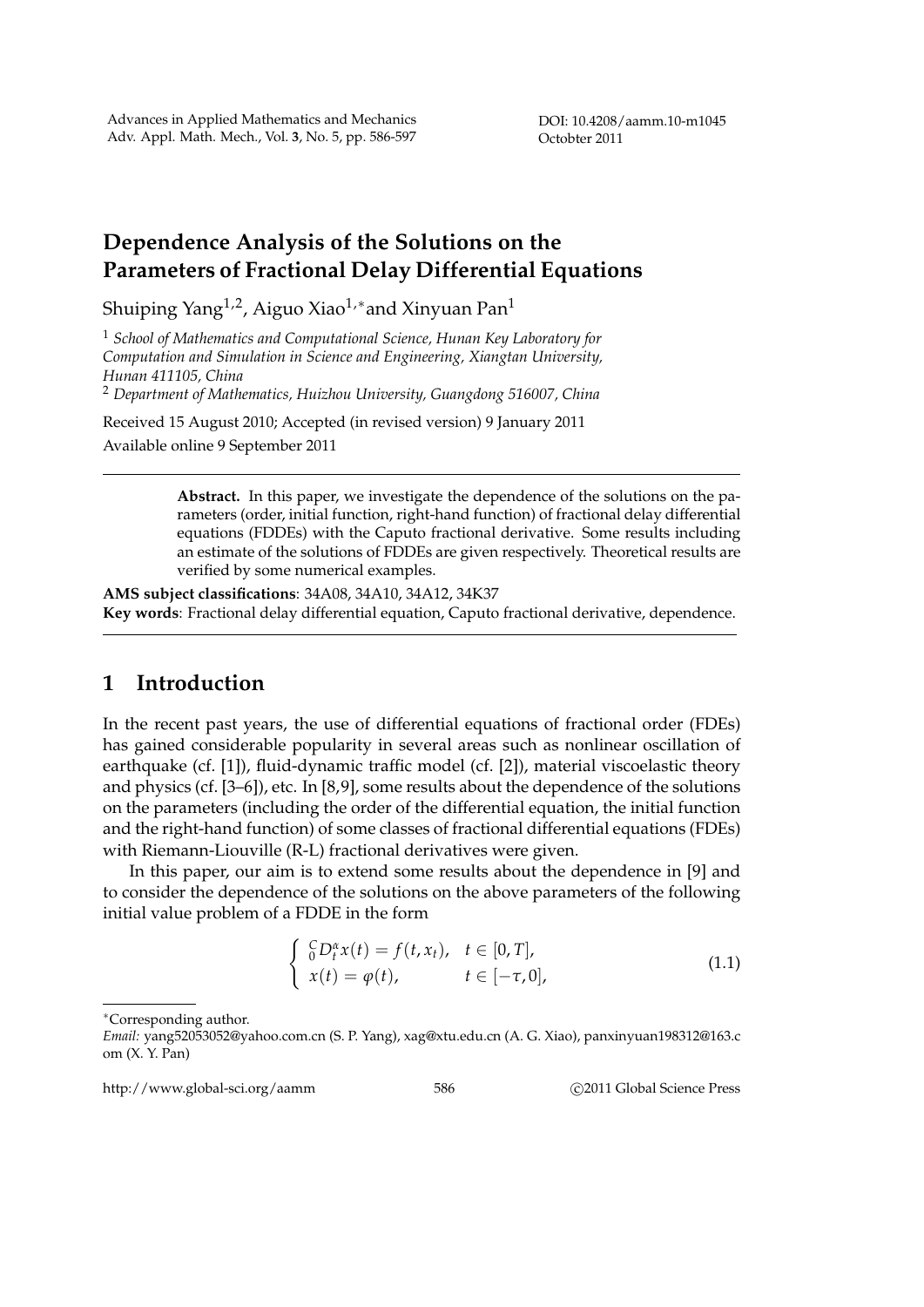S. P. Yang, A. G. Xiao and X. Y. Pan / Adv. Appl. Math. Mech., 3 (2011), pp. 586-597 587

where  $0 < \alpha < 1$ ,  $\tau > 0$ ,  $f : D = [0, T] \times \mathbb{R} \times \mathbb{R} \to \mathbb{R}$ ,  $f(t, x_t) = f(t, x(t), x(t - \tau))$ , and  ${}^C_0D_t^{\alpha}$  denotes the Caputo fractional derivative of order  $\alpha$  and is defined in [6] as

$$
{}_{0}^{C}D_{t}^{\alpha}y(t) = I^{1-\alpha}\frac{dy(t)}{dt} = \frac{1}{\Gamma(1-\alpha)}\int_{0}^{t}(t-\tau)^{-\alpha}\frac{dy(\tau)}{d\tau}d\tau, \quad t > 0,
$$
 (1.2)

where *I <sup>α</sup>* denotes the integral operator of order *α* and is defined in [6] as

$$
I^{\alpha}y(t)=\frac{1}{\Gamma(\alpha)}\int_0^t(t-\tau)^{\alpha-1}y(\tau)d\tau, \quad t>0, \quad \alpha>0.
$$

As we all know, there are some different definitions of fractional operator except the Caputo fractional derivative. From a theoretical point of view the most natural approach is the Riemann-Liouville definition defined in [6] as

$$
{}_{0}^{R}D_{t}^{\alpha}y(t) = \frac{d}{dt}(I^{1-\alpha}y(t)) = \frac{1}{\Gamma(1-\alpha)}\frac{d}{dt}\int_{0}^{t}(t-\tau)^{-\alpha}y(\tau)d\tau, \quad t > 0.
$$
 (1.3)

The relationship between the Caputo definition and the Riemann-Liouville definition can be given by the following formula (cf. [5])

$$
{}_{0}^{R}D_{t}^{\alpha}y(t) = {}_{0}^{C}D_{t}^{\alpha}y(t) + \frac{y(0)}{\Gamma(1-\alpha)}t^{-\alpha}, \quad t > 0.
$$
 (1.4)

Thus, the Problem (1.1) can be written as

$$
\begin{cases} \n R \, D_t^{\alpha}(x(t) - x(0)) = f(t, x_t), & t \in [0, T], \\
 x(t) = \varphi(t), & t \in [-\tau, 0].\n \end{cases} \tag{1.5}
$$

As in [7], the Problem (1.5) have the following form

$$
\begin{cases}\n x(t) = \varphi(0) + \frac{1}{\Gamma(\alpha)} \int_0^t (t - s)^{\alpha - 1} f(s, x_s) ds, & t \in [0, T], \\
 x(t) = \varphi(t), & t \in [-\tau, 0].\n\end{cases}
$$
\n(1.6)

In [7], existence and uniqueness of solutions to Problems (1.1), (1.5), (1.6) were given. In this paper, we assume that the existence and uniqueness of solution of Problem (1.1) hold.

This paper is organized as follows. In Section 2, some results about dependence of the solutions on the parameters of FDDEs are given, and we also give the estimate of the solutions of FDDEs. In Section 3, we identify our some theoretical results by some examples.

#### **2 The main results**

In this section, we shall present and prove our main results. Firstly, we introduce the following Lemmas and define the norm

$$
||u(t)||_{\infty} = \max_{0 \leq t \leq T} |u(t)|, \quad \forall u(t) \in C[0,T].
$$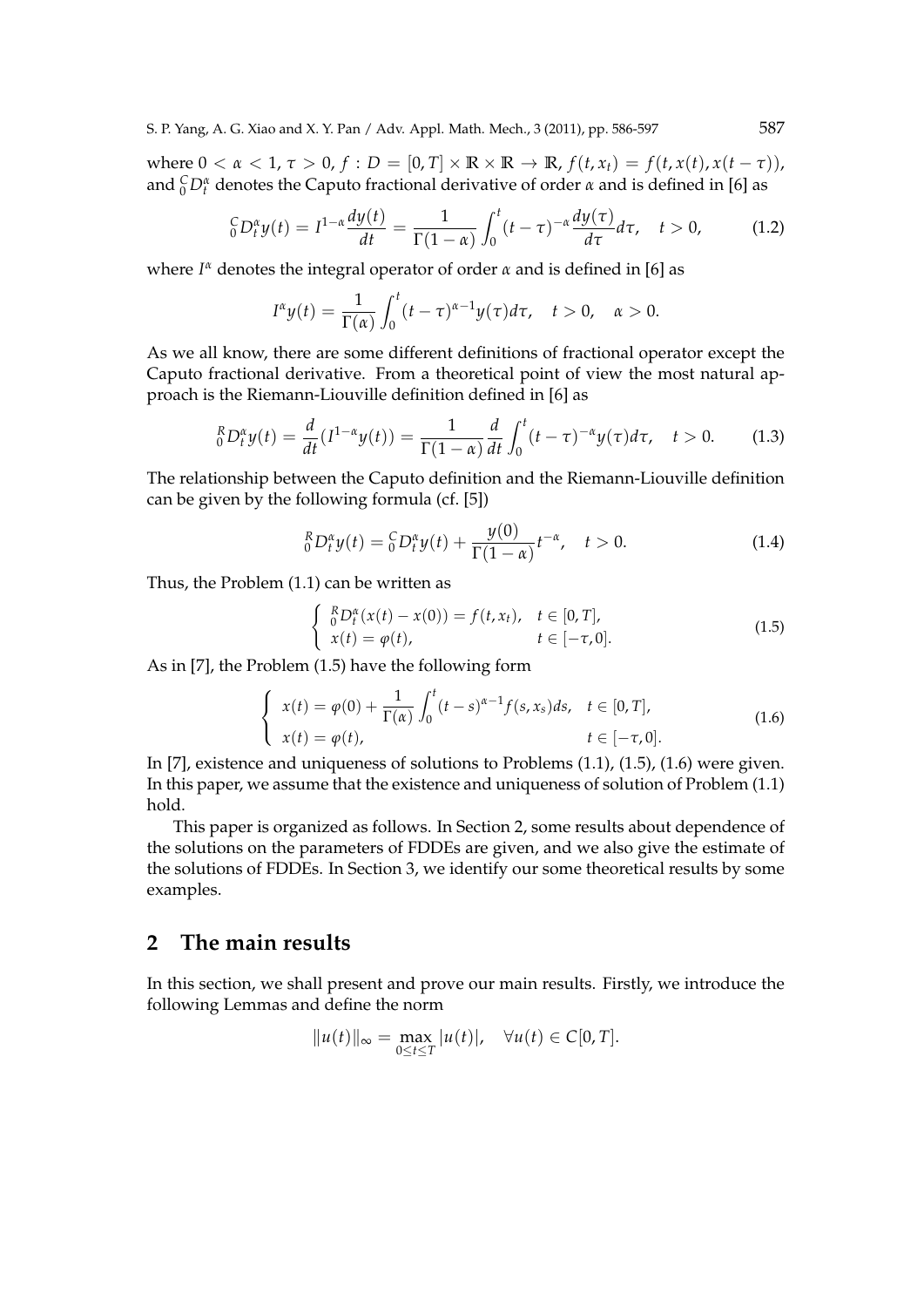**Lemma 2.1.** *(see* [8]*)* Suppose that  $\alpha > 0$ ,  $b \ge 0$ ,  $a(t)$  is a nonnegative function locally *integrable on*  $0 \le t < T$  (some  $T \le +\infty$ ), and  $u(t)$  is nonnegative and locally integrable on 0 *≤ t < T with*

$$
u(t) \le a(t) + b \int_0^t (t-s)^{\alpha-1} u(s) ds,
$$

*on this interval. Then*

$$
u(t) \le a(t) + \int_0^t \Big[ \sum_{n=1}^\infty \frac{(b\Gamma(\alpha))^n}{\Gamma(n\alpha)} (t-s)^{n\alpha-1} a(s) \Big] ds, \quad 0 \le t < T.
$$

*Furthermore, if a*(*t*) *is nondecreasing function on* [0, *T*)*, then*

$$
u(t) \leq a(t) E_{\alpha}(b\Gamma(\alpha)t^{\alpha}),
$$

*where E<sup>α</sup> is the Mittag-Leffler function defined by*

$$
E_{\alpha}(z) = \sum_{k=0}^{\infty} \frac{z^k}{\Gamma(k\alpha + 1)}.
$$

**Lemma 2.2.** *(see* [9]*)* If  $k(x)$  *is a continuous function, and*  $\epsilon > 0$ ,  $0 < \alpha - \epsilon < \alpha < 1$ *, then* 

$$
{}_{0}^{R}D_{t}^{\epsilon}k(x) = k(x) + \mathcal{O}(\epsilon)k(x).
$$

When the order  $\alpha$  is perturbed by a small parameter  $\epsilon$ , we can obtain the following theorem for the corresponding solution perturbation.

**Theorem 2.1.** *Assume that Problem* (1.5) *satisfies the Lipschitz condition*

$$
|f(t, x(t), y(t)) - f(t, \tilde{x}(t), \tilde{y}(t))|
$$
  
\n
$$
\leq \gamma |x(t) - \tilde{x}(t)| + \beta |y(t) - \tilde{y}(t)|, \quad \forall x, \tilde{x}, y, \tilde{y} \in C[0, T], \quad t \in [0, T], \quad (2.1)
$$

*where γ*, *β are Lipschitz constants. If y*(*t*) *and z*(*t*) *are the uniquely determined solutions of the following problems*

$$
\begin{cases} \n R D_t^{\alpha-\epsilon}(y(t)-y(0)) = f(t,y_t), & t \in [0,T], \\
 y(t) = \varphi(t), & t \in [-\tau,0],\n \end{cases} \tag{2.2}
$$

*and*

$$
\begin{cases} \n\frac{R}{0}D_t^{\alpha}(z(t) - z(0)) = f(t, z_t), & t \in [0, T], \\
z(t) = \varphi(t), & t \in [-\tau, 0],\n\end{cases} \tag{2.3}
$$

*respectively, where*  $\epsilon > 0$ ,  $0 < \alpha - \epsilon < \alpha < 1$ , then we have the relation

$$
||y(t) - z(t)||_{\infty} = \mathcal{O}(\epsilon).
$$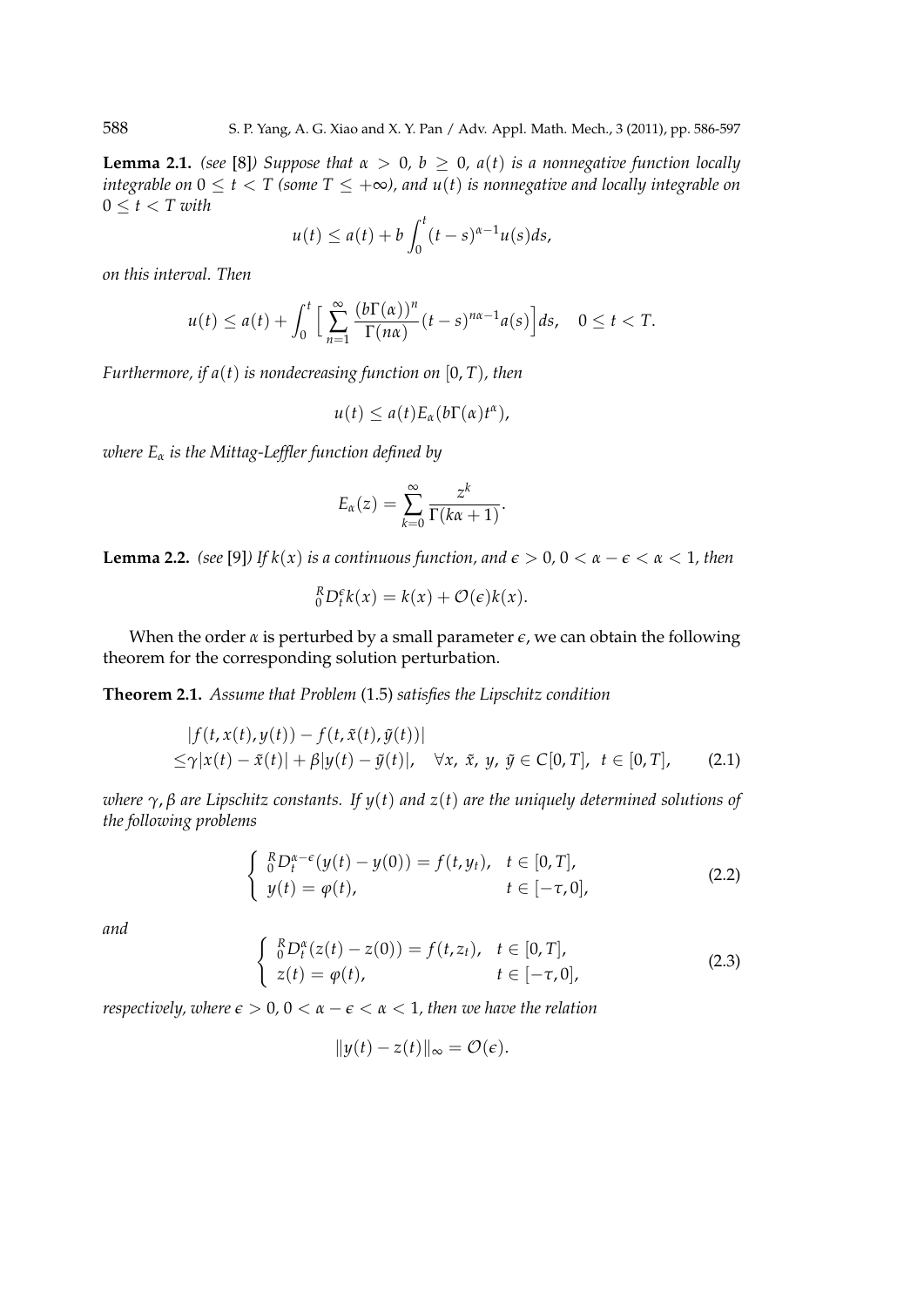S. P. Yang, A. G. Xiao and X. Y. Pan / Adv. Appl. Math. Mech., 3 (2011), pp. 586-597 589

*Proof.* Obviously, according to Problems (2.2) and (2.3), we have

$$
{}_{0}^{R}D_{t}^{\alpha-\epsilon}(y(t)-y(0)) - {}_{0}^{R}D_{t}^{\alpha}(z(t)-z(0)) = f(t,y(t),y(t-\tau)) - f(t,z(t),z(t-\tau)).
$$

It follows from Lemma 2.2 that

$$
\begin{aligned} \n_{0}^{R}D_{t}^{\alpha}(y(t)-z(t)) &=_{0}^{R}D_{t}^{\alpha}(y(t)-y(0)) - \,_{0}^{R}D_{t}^{\alpha}(z(t)-z(0)) \\ \n&= f(t,y(t),y(t-\tau)) - f(t,z(t),z(t-\tau)) + \mathcal{O}(\epsilon)_{0}^{R}D_{t}^{\alpha-\epsilon}(y(t)-y(0)). \n\end{aligned}
$$

By using the notation *I<sup>«</sup>* for the inverse of the fractional differential operator, the above formula can be written as

$$
y(t) - z(t) = I^{\alpha}(f(t, y(t), y(t - \tau)) - f(t, z(t), z(t - \tau))) + \mathcal{O}(\epsilon)I^{\epsilon}(y(t) - y(0)).
$$

It follows from (2.1) that the integral inequality

$$
\max_{0 \leq \xi \leq t} |y(\xi) - z(\xi)| \leq \frac{1}{\Gamma(\alpha)} \max_{0 \leq \xi \leq t} \int_0^{\xi} (\xi - s)^{\alpha - 1} [\gamma |y(s) - z(s)|
$$
  
+  $\beta |y(s - \tau) - z(s - \tau)|] ds + M\epsilon$   

$$
\leq \frac{1}{\Gamma(\alpha)} \int_0^t (t - s)^{\alpha - 1} [\gamma \max_{0 \leq \xi \leq s} |y(\zeta) - z(\zeta)|
$$
  
+  $\beta \max_{0 \leq \xi \leq s} |y(\zeta - \tau) - z(\zeta - \tau)|] ds + M\epsilon$   

$$
\leq \frac{1}{\Gamma(\alpha)} \int_0^t (t - s)^{\alpha - 1} [\gamma \max_{0 \leq \xi \leq s} |y(\zeta) - z(\zeta)|
$$
  
+  $\beta \max \left\{ \max_{-\tau \leq \xi \leq 0} |y(\zeta) - z(\zeta)|, \max_{0 \leq \xi \leq s - \tau} |y(\zeta) - z(\zeta)| \right\} ds + M\epsilon$   

$$
\leq \frac{(\gamma + \beta)}{\Gamma(\alpha)} \int_0^t (t - s)^{\alpha - 1} \max_{0 \leq \xi \leq s} |y(\zeta) - z(\zeta)| ds + M\epsilon,
$$

where *M* is a constant such that

$$
\max_{0\leq t\leq T} I^{\epsilon}(y(t)-y(0))\mathcal{O}(\epsilon) \leq M\epsilon.
$$

Then, by means of Lemma 2.1, we have

$$
|y(t)-z(t)| \leq \max_{0\leq \xi\leq t} |y(\xi)-z(\xi)| \leq M \epsilon E_{\alpha}((\gamma+\beta)t^{\alpha}) \leq M \epsilon \|E_{\alpha}((\gamma+\beta)t^{\alpha})\|_{\infty}.
$$
 (2.4)

In view of the convergence of Mittag-Leffler functions, this implies that

$$
||y(t) - z(t)||_{\infty} = \mathcal{O}(\epsilon).
$$
 (2.5)

The proof is complete.  $\Box$ 

If the initial function  $\varphi(t)$  is inaccurate, then, we need to discuss the dependence of the solution on the initial function, i.e., the influence of the perturbed initial function on the solution.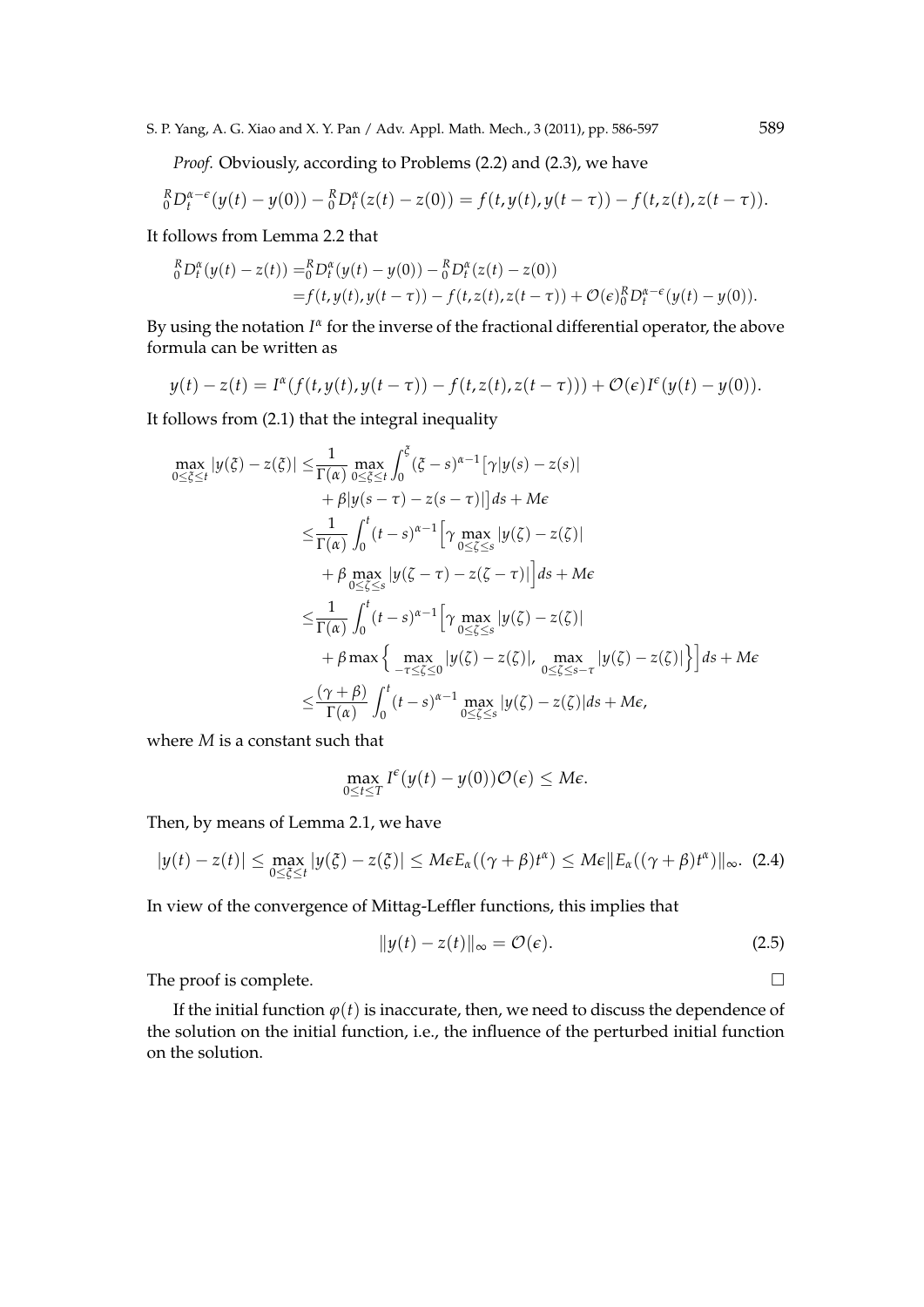**Theorem 2.2.** *Assume that Problem* (1.5) *satisfies* 0 *< α <* 1 *and the Lipschitz condition* (2.1)*. If y*(*t*) *and z*(*t*) *are the uniquely determined solutions of the following problems*

$$
\begin{cases} \n\frac{R}{0}D_t^{\alpha}(y(t) - y(0)) = f(t, y_t), & t \in [0, T], \\
y(t) = \varphi_1(t), & t \in [-\tau, 0],\n\end{cases} \tag{2.6}
$$

*and*

$$
\begin{cases} \n{}_{0}^{R}D_{t}^{\alpha}(z(t)-z(0)) = f(t,z_{t}), & t \in [0,T], \\
z(t) = \varphi_{2}(t), & t \in [-\tau,0],\n\end{cases} \tag{2.7}
$$

*respectively, then we have the relation*

$$
||y(t)-z(t)||_{\infty} = \mathcal{O}\Big(\max_{-\tau\leq \zeta\leq 0} |\varphi_1(\zeta)-\varphi_2(\zeta)|\Big).
$$

*Proof.* From (2.6), (2.7) and (1.6), we have

{ *R*

$$
\max_{0 \leq \xi \leq t} |y(\xi) - z(\xi)| \leq |\varphi_1(0) - \varphi_2(0)| + \max_{0 \leq \xi \leq t} |I^{\alpha}(f(\xi, y(\xi), y(\xi - \tau)) - f(\xi, z(\xi), z(\xi - \tau)))|
$$
  
\n
$$
\leq |\varphi_1(0) - \varphi_2(0)| + \frac{1}{\Gamma(\alpha)} \int_0^t (t - s)^{\alpha - 1} \gamma \max_{0 \leq \xi \leq s} |y(\zeta) - z(\zeta)| ds
$$
  
\n
$$
+ \frac{1}{\Gamma(\alpha)} \int_0^t (t - s)^{\alpha - 1} \beta \max_{0 \leq \xi \leq s} |y(\zeta - \tau) - z(\zeta - \tau)| ds
$$
  
\n
$$
\leq |\varphi_1(0) - \varphi_2(0)| + \frac{1}{\Gamma(\alpha)} \int_0^t (t - s)^{\alpha - 1} \gamma \max_{0 \leq \xi \leq s} |y(\zeta) - z(\zeta)| ds + \frac{1}{\Gamma(\alpha)}.
$$
  
\n
$$
\int_0^t (t - s)^{\alpha - 1} \beta \max \left\{ \max_{-\tau \leq \xi \leq 0} |\varphi_1(\zeta) - \varphi_2(\zeta)|, \max_{0 \leq \xi \leq s - \tau} |y(\zeta) - z(\zeta)| \right\} ds.
$$

Obviously, if

$$
\max_{0\leq\zeta\leq s-\tau}|y(\zeta)-z(\zeta)|<\max_{-\tau\leq\zeta\leq 0}|\varphi_1(\zeta)-\varphi_2(\zeta)|,\quad\forall s\in[0,t],
$$

then

$$
\max_{0 \le \xi \le t} |y(\xi) - z(\xi)| \le \left(1 + \frac{\beta t^{\alpha}}{\Gamma(\alpha + 1)}\right) \max_{-\tau \le \zeta \le 0} |\varphi_1(\zeta) - \varphi_2(\zeta)| + \frac{\gamma}{\Gamma(\alpha)} \int_0^t (t - s)^{\alpha - 1} \max_{0 \le \zeta \le s} |y(\zeta) - z(\zeta)| ds. \tag{2.8}
$$

Furthermore, if

$$
\max_{0\leq\zeta\leq s-\tau}|y(\zeta)-z(\zeta)|>\max_{-\tau\leq\zeta\leq 0}|\varphi_1(\zeta)-\varphi_2(\zeta)|,\quad \forall s\in[0,t],
$$

then we have

$$
\max_{0 \le \xi \le t} |y(\xi) - z(\xi)| \le \max_{-\tau \le \zeta \le 0} |\varphi_1(\zeta) - \varphi_2(\zeta)|
$$
  
+ 
$$
\frac{\beta + \gamma}{\Gamma(\alpha)} \int_0^t (t - s)^{\alpha - 1} \max_{0 \le \zeta \le s} |y(\zeta) - z(\zeta)| ds. \tag{2.9}
$$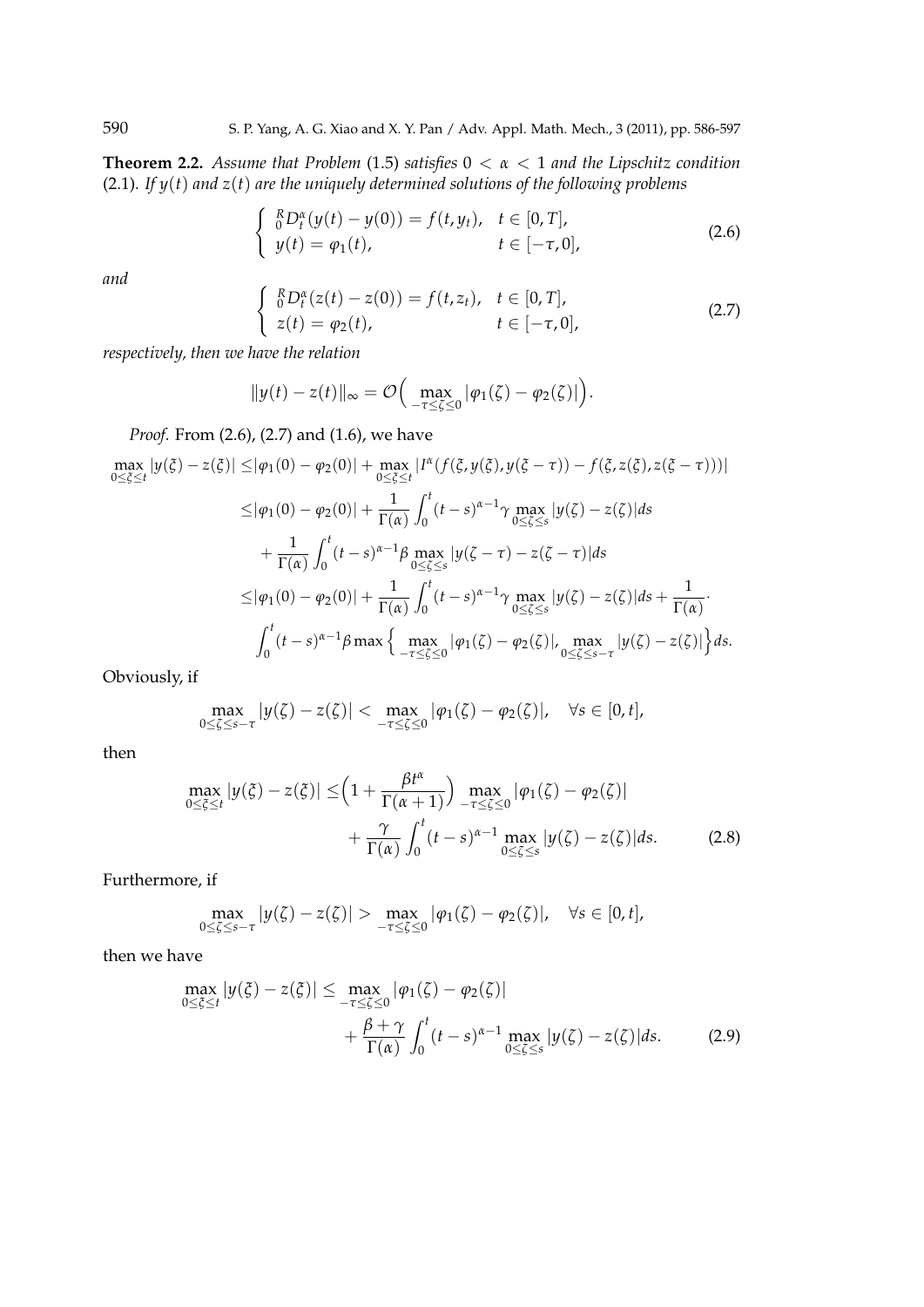Moreover, if there exists  $\eta \in [0, t]$  such that

$$
\max_{-\tau \leq \zeta \leq 0} |\varphi_1(\zeta) - \varphi_2(\zeta)| = \max_{0 \leq \zeta \leq \eta - \tau} |y(\zeta) - z(\zeta)|,
$$

and noting that the function  $\max_{0\leq \zeta\leq s-\tau}|y(\zeta)-z(\zeta)|$  is nondecreasing, then

$$
\max_{0 \leq \xi \leq t} |y(\xi) - z(\xi)|
$$
\n
$$
\leq \max_{-\tau \leq \xi \leq 0} |\varphi_1(\zeta) - \varphi_2(\zeta)| + \frac{\gamma}{\Gamma(\alpha)} \int_0^t (t-s)^{\alpha-1} \max_{0 \leq \xi \leq s} |y(\zeta) - z(\zeta)| ds
$$
\n
$$
+ \frac{\beta}{\Gamma(\alpha)} \int_0^{\eta} (t-s)^{\alpha-1} \max_{0 \leq \xi \leq s-\tau} |y(\zeta) - z(\zeta)| ds
$$
\n
$$
+ \frac{\beta}{\Gamma(\alpha)} \int_{\eta}^t (t-s)^{\alpha-1} \max_{0 \leq \xi \leq s-\tau} |y(\zeta) - z(\zeta)| ds
$$
\n
$$
\leq \max_{-\tau \leq \xi \leq 0} |\varphi_1(\zeta) - \varphi_2(\zeta)| + \frac{\gamma}{\Gamma(\alpha)} \int_0^t (t-s)^{\alpha-1} \max_{0 \leq \xi \leq s} |y(\zeta) - z(\zeta)| ds
$$
\n
$$
+ \frac{\beta}{\Gamma(\alpha)} \int_0^{\eta} (t-s)^{\alpha-1} \max_{0 \leq \xi \leq s} |\varphi_1(\zeta) - \varphi_2(\zeta)| ds
$$
\n
$$
+ \frac{\beta}{\Gamma(\alpha)} \int_0^t (t-s)^{\alpha-1} \max_{0 \leq \xi \leq s} |y(\zeta) - z(\zeta)| ds
$$
\n
$$
\leq \left(1 + \frac{\beta t^{\alpha}}{\Gamma(\alpha+1)}\right) \max_{-\tau \leq \zeta \leq 0} |\varphi_1(\zeta) - \varphi_2(\zeta)|
$$
\n
$$
+ \frac{\beta + \gamma}{\Gamma(\alpha)} \int_0^t (t-s)^{\alpha-1} \max_{0 \leq \xi \leq s} |y(\zeta) - z(\zeta)| ds. \tag{2.10}
$$

Thus it follows from (2.8), (2.9), (2.10) and Lemma 2.1 that

$$
|y(t) - z(t)| \le \max_{0 \le \xi \le t} |y(\xi) - z(\xi)|
$$
  
\n
$$
\le \left(1 + \frac{\beta t^{\alpha}}{\Gamma(\alpha + 1)}\right) \max_{-\tau \le \xi \le 0} |\varphi_1(\zeta) - \varphi_2(\zeta)| E_{\alpha}((\gamma + \beta)t^{\alpha})
$$
  
\n
$$
\le \left(1 + \frac{\beta T^{\alpha}}{\Gamma(\alpha + 1)}\right) \|E_{\alpha}((\gamma + \beta)t^{\alpha})\|_{\infty} \max_{-\tau \le \xi \le 0} |\varphi_1(\zeta) - \varphi_2(\zeta)|. \tag{2.11}
$$

In view of the convergence of Mittag-Leffler functions, we have

$$
||y(t)-z(t)||_{\infty}=\mathcal{O}\Big(\max_{-\tau\leq \zeta\leq 0}|\varphi_1(\zeta)-\varphi_2(\zeta)|\Big).
$$

The proof is complete.  $\Box$ 

Moreover, if the right-hand side function *f* is inaccurate, then we need to discuss the dependence of the solution on the perturbed right-hand side function.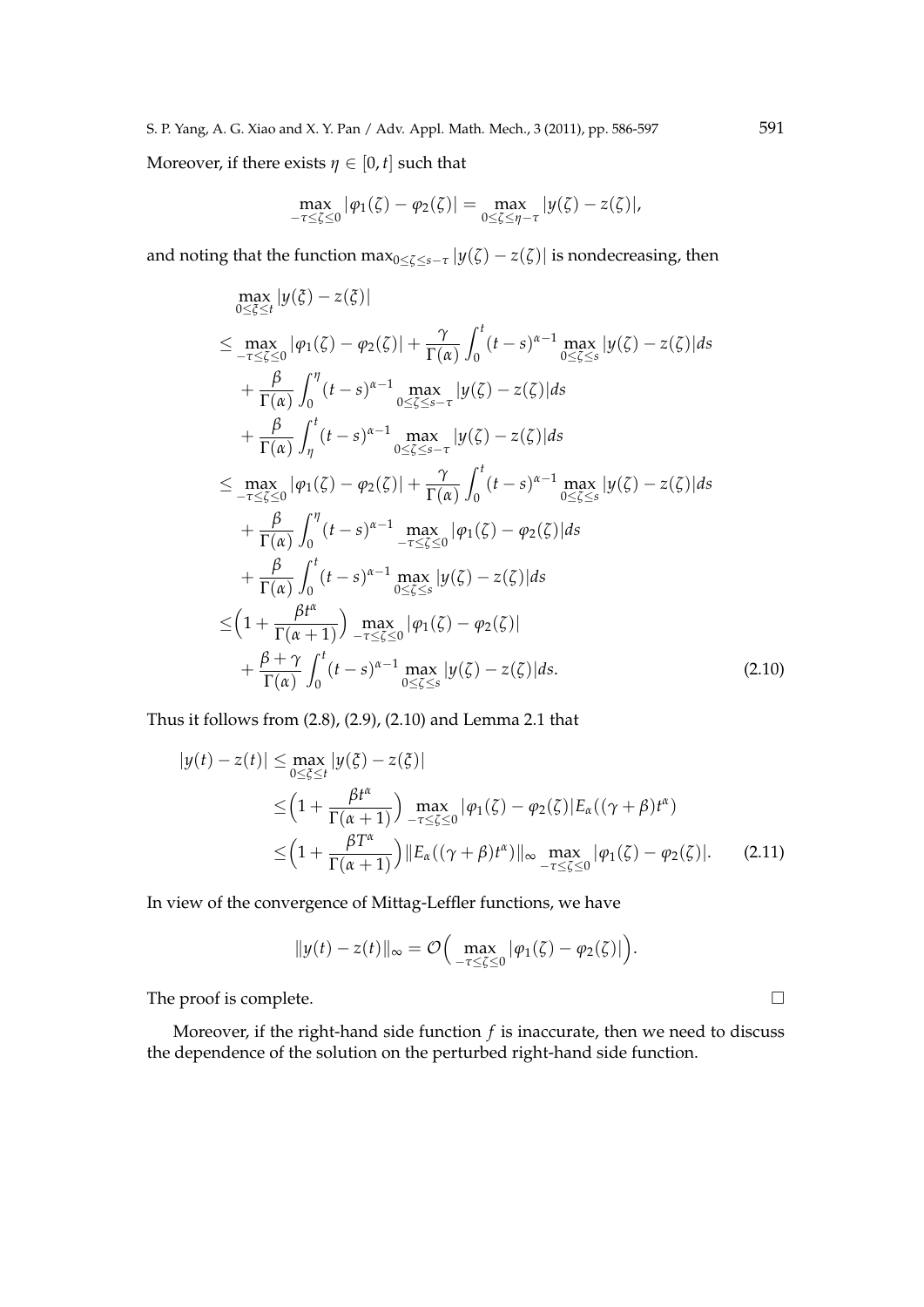**Theorem 2.3.** *Assume that Problem* (1.5) *satisfies* 0 *< α <* 1 *and the Lipschitz condition* (2.1)*. If y*(*t*) *and z*(*t*) *are the uniquely determined solutions of the following problems*

$$
\begin{cases}\n R_{0}R_{t}^{x}(y(t) - y(0)) = f(t, y_{t}), & t \in [0, T], \\
 y(t) = \varphi(t), & t \in [-\tau, 0],\n\end{cases}
$$
\n(2.12)

*and*

$$
\begin{cases} \n\frac{R}{0}D_t^{\alpha}(z(t) - z(0)) = \tilde{f}(t, z_t), & t \in [0, T], \\
z(t) = \varphi(t), & t \in [-\tau, 0],\n\end{cases} \tag{2.13}
$$

*respectively, then we have the relation*

$$
||y(t) - z(t)||_{\infty} = \mathcal{O}(||f - \tilde{f}||_{\infty}).
$$

*Proof.* From (2.12) and (2.13), we easily obtain the relationship

$$
\max_{0 \leq \xi \leq t} |y(\xi) - z(\xi)| \leq \max_{0 \leq \xi \leq t} |I^{\alpha}(f(\xi, y(\xi), y(\xi - \tau)) - \tilde{f}(\xi, z(\xi), z(\xi - \tau)))|
$$
\n
$$
= \max_{0 \leq \xi \leq t} |I^{\alpha}(f(\xi, y(\xi), y(\xi - \tau)) - f(\xi, z(\xi), z(\xi - \tau))|
$$
\n
$$
+ f(\xi, z(\xi), z(\xi - \tau)) - \tilde{f}(\xi, z(\xi), z(\xi - \tau)))|
$$
\n
$$
\leq \frac{\gamma + \beta}{\Gamma(\alpha)} \int_0^t (t - s)^{\alpha - 1} \max_{0 \leq \xi \leq s} |y(\xi) - z(\xi)| ds + \frac{t^{\alpha}}{\Gamma(\alpha + 1)} ||f - \tilde{f}||_{\infty}.
$$
\n(2.14)

By means of Lemma 2.1 and noting that the convergence of Mittag-Leffler functions, we have

$$
||y(t) - z(t)||_{\infty} = \mathcal{O}(||f - \tilde{f}||_{\infty}).
$$

So, we complete the proof.  $\Box$ 

Finally, we estimate the solution of the Problem (1.5), as shown in the following theorem.

**Theorem 2.4.** *Assume that for Problem* (1.5),  $0 < \alpha < 1$ , and there exist constants  $M > 0$ , *β >* 0*, such that f satisfies*

$$
||f(t, x(t), x(t-\tau))||_{\infty} \leq M,
$$

*or*

$$
\max_{0\leq s\leq t}|f(s,x(s),x(s-\tau))|\leq \beta \max\left\{\max_{-\tau\leq s\leq 0}|\varphi(s)|,\max_{0\leq s\leq t}|x(s)|\right\},\quad \forall t\in[0,T].
$$

*Then the solution x*(*t*) *of Problem* (1.5) *satisfies*

$$
|x(t)| \le |\varphi(0)| + \frac{Mt^{\alpha}}{\Gamma(\alpha+1)},
$$

*or*

$$
|x(t)| \leq \max_{0 \leq s \leq t} |x(s)| \leq L(t) E_{\alpha}(\beta t^{\alpha}), \quad \forall t \in [0, T],
$$

*where*

$$
L(t) = \max_{-\tau \le s \le 0} |\varphi(s)| \Big( 1 + \frac{\beta t^{\alpha}}{\Gamma(\alpha+1)} \Big).
$$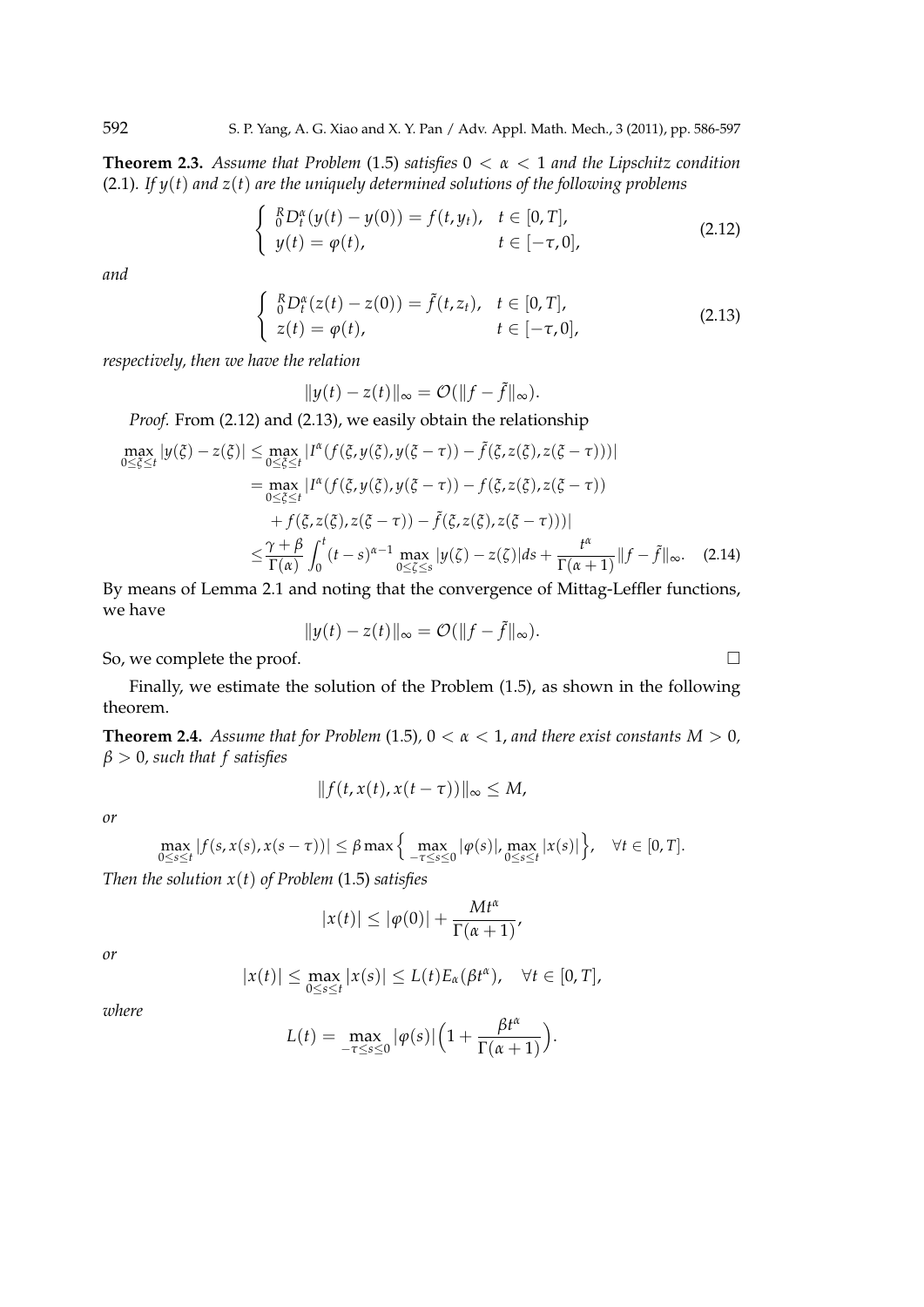S. P. Yang, A. G. Xiao and X. Y. Pan / Adv. Appl. Math. Mech., 3 (2011), pp. 586-597 593

*Proof.* If

$$
||f(t, x(t), x(t-\tau))||_{\infty} \leq M,
$$

it follows from (1.6) that

$$
|x(t)| \le |\varphi(0)| + \frac{1}{\Gamma(\alpha)} \int_0^t (t-s)^{\alpha-1} \max_{0 \le \xi \le t} |f(\xi, x(\xi), x(\xi - \tau))| ds
$$
  
 
$$
\le |\varphi(0)| + \frac{Mt^{\alpha}}{\Gamma(\alpha + 1)}.
$$
 (2.15)

Obviously, the conclusion is right. On the other hand, according to (1.6), we can easily obtain that

$$
|x(t)| \le |\varphi(0)| + \frac{1}{\Gamma(\alpha)} \int_0^t (t-s)^{\alpha-1} |f(s, x(s), x(s-\tau))| ds.
$$
 (2.16)

Then

$$
\max_{0 \leq \xi \leq t} |x(\xi)| \leq |\varphi(0)| + \max_{0 \leq \xi \leq t} \frac{1}{\Gamma(\alpha)} \int_0^{\xi} (\xi - s)^{\alpha - 1} |f(s, x(s), x(s - \tau))| ds
$$
  
\n
$$
\leq |\varphi(0)| + \frac{1}{\Gamma(\alpha)} \int_0^t (t - s)^{\alpha - 1} \max_{0 \leq \xi \leq s} |f(\zeta, x(\zeta), x(\zeta - \tau))| ds
$$
  
\n
$$
\leq |\varphi(0)| + \frac{1}{\Gamma(\alpha)} \int_0^t (t - s)^{\alpha - 1} \beta \max \left\{ \max_{-\tau \leq \xi \leq 0} |\varphi(\zeta)|, \max_{0 \leq \xi \leq s} |x(\zeta)| \right\} ds.
$$
 (2.17)

By means of Lemma 2.1, the conclusion can be obtained by a similar proof process of Theorem 2.2. The proof is complete.  $\Box$ 

**Remark 2.1.** For the following initial value problem of a linear FDDE in the form

$$
\begin{cases} \n\int_{0}^{C} D_{t}^{\alpha} y(t) = a(t)y(t) + b(t)y(t-\tau), & t \in [0, T], \\
y(t) = \varphi(t), & t \in [-\tau, 0],\n\end{cases}
$$
\n(2.18)

where  $\varphi(t)$ ,  $a(t)$ ,  $b(t)$  are the given continuous functions,  $0 < \alpha < 1$ . Obviously

$$
\max_{0 \le s \le t} |a(s)y(s) + b(s)y(s - \tau)| \le \max_{0 \le s \le t} \{|a(s)||y(s)| + |b(s)||y(s - \tau)|\}
$$
  

$$
\le \max\{||a||_{\infty}, ||b||_{\infty}\} \Big( \max_{0 \le s \le t} |y(s)| + \max_{0 \le s \le t} |y(s - \tau)| \Big)
$$
  

$$
\le 2 \max\{||a||_{\infty}, ||b||_{\infty}\} \max\{ \max_{-\tau \le s \le 0} |\varphi(s)|, \max_{0 \le s \le t} |y(s)| \}.
$$

Then the solution  $y(t)$  of the Problem (2.18) satisfies

$$
|y(t)| \leq \max_{0 \leq s \leq t} |y(s)| \leq L(t) E_{\alpha}(\beta t^{\alpha}), \quad \forall t \in [0, T],
$$

where

$$
L(t) = \max_{-\tau \leq s \leq 0} |\varphi(s)| \left( 1 + \frac{\beta t^{\alpha}}{\Gamma(\alpha + 1)} \right) \quad \text{and} \quad \beta = 2 \max\{ ||a||_{\infty}, ||b||_{\infty} \}.
$$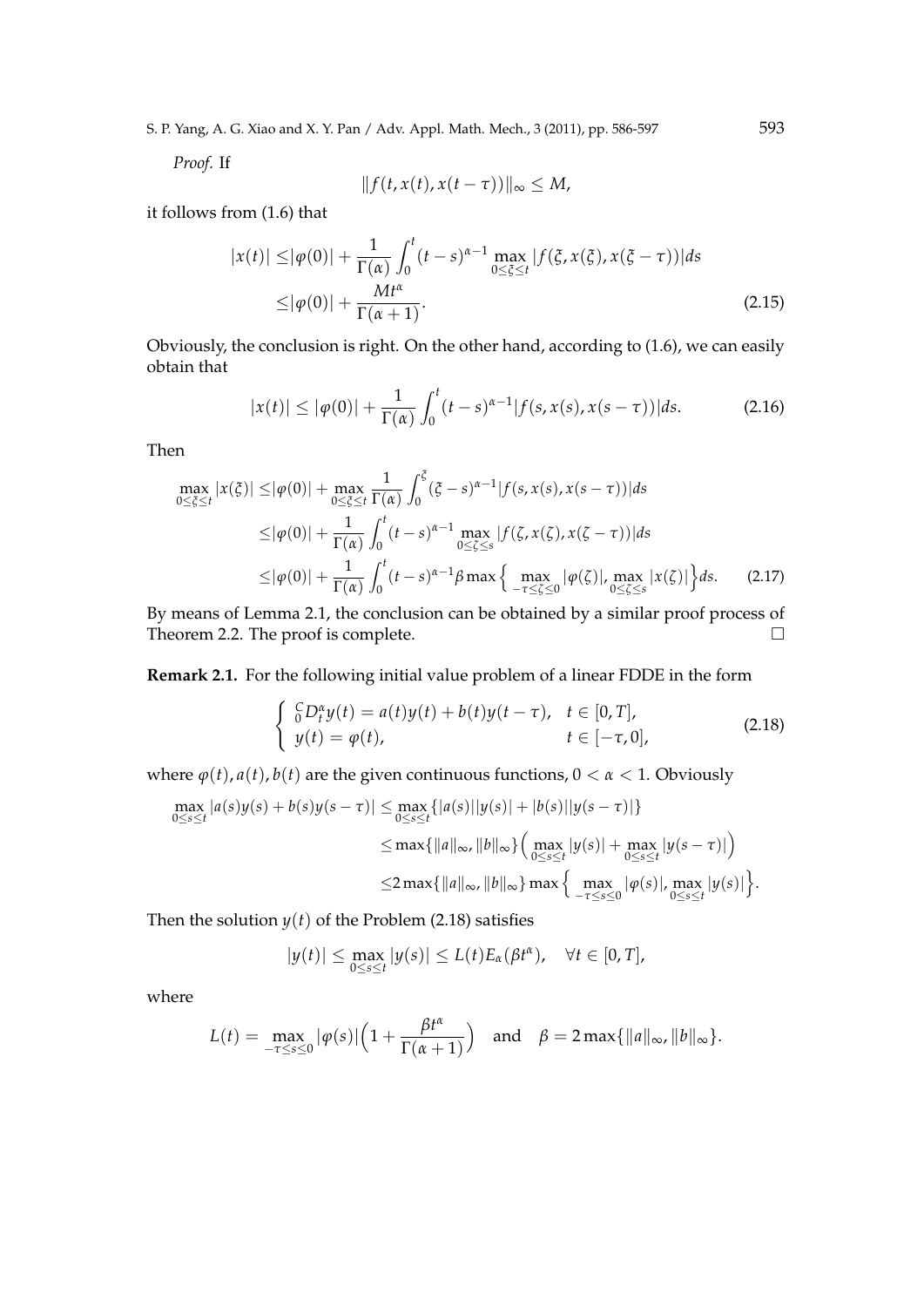#### **3 Numerical examples**

In this section, we consider the FDDE of the form

$$
\begin{cases}\n\int_{0}^{C} D_{t}^{\alpha} y(t) = ay(t) + by(t - \tau), & t \in [0, T], \\
y(t) = \varphi(t), & t \in [-\tau, 0],\n\end{cases}
$$
\n(3.1)

where  $T = 10$ ,  $\tau = 1.0$ . We always apply 2-fractional linear multi-step methods (2-FLMMs) proposed in [10] to obtain approximations to  $y(10)$  in the following simulations.

First, we take  $a = -1$ ,  $b = 0.9$ ,  $\varphi(t) = t^2$ , and investigate the perturbation values of *y*(5), *y*(10) when *α* varies from 0.7. The obtained numerical results are given in Table 1. For the fixed step size  $h = 0.05$ , the numerical solutions give the approximately-linear relationship between  $\alpha$  and  $\gamma(5)$ ,  $\gamma(10)$  in Fig. 1(a).

Second, we investigate the dependence of the solution on the parameters *a* and *b*, i.e., on the perturbed right-hand function of the FDDE (3.1). If we take  $\alpha = 0.7$ ,  $\varphi(t) =$ 





(a) Relationships between *α* and  $y(5)$ ,  $y(10)$  (b) Relationships between *a* and  $y(5)$ ,  $y(10)$ Figure 1: Numerical solutions for Eq. (3.1) with the effect for the parameters *α* and *a*.





(a) Relationships between *b* and  $y(5)$ ,  $y(10)$  (b) Relationships between  $\delta$  and  $y(5)$ ,  $y(10)$ Figure 2: Numerical solutions for Eq. (3.1) with the effect for the parameters *b* and *δ*.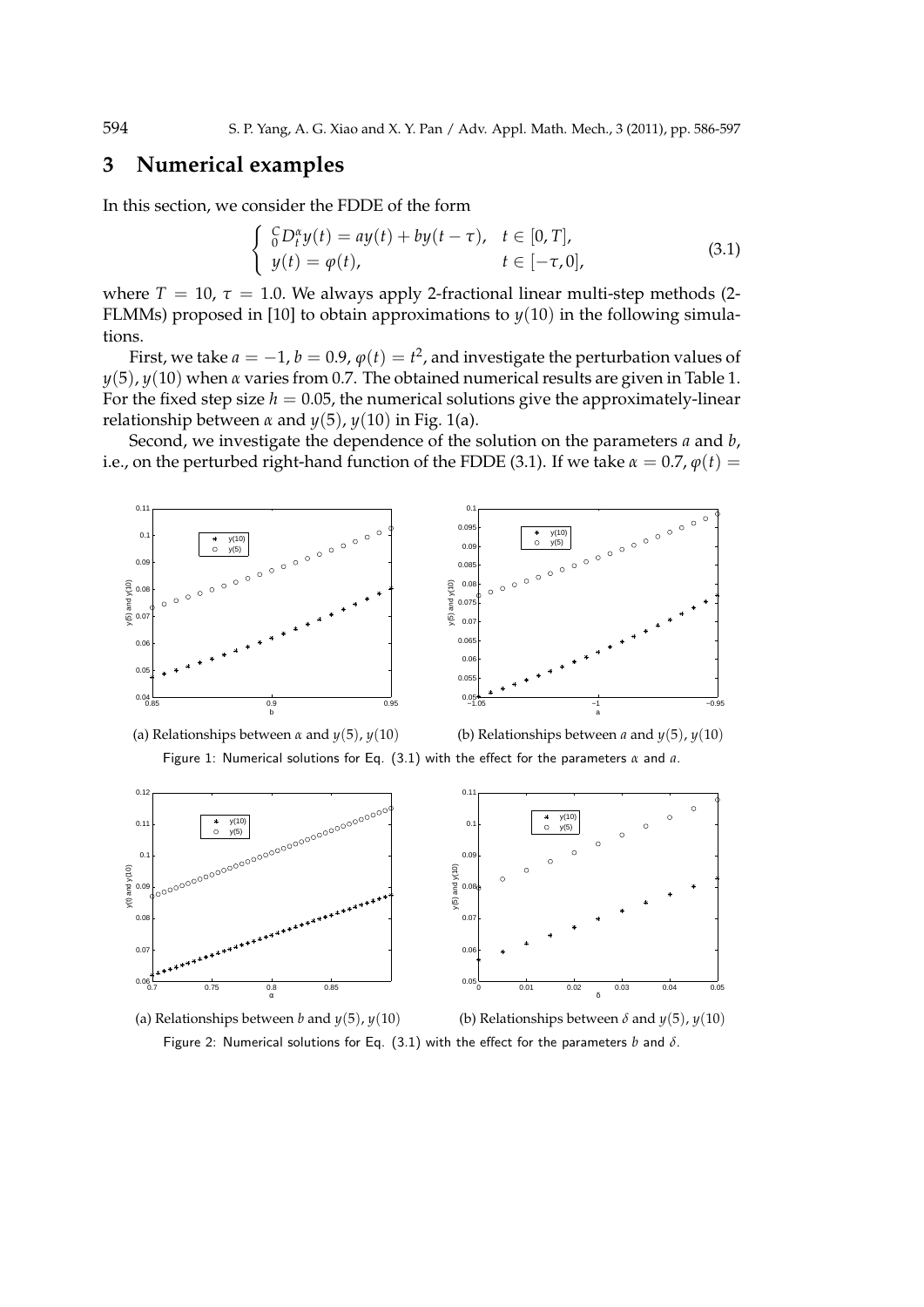| α     | $h=0.1$     | $h = 0.05$  | $h = 0.001$   |
|-------|-------------|-------------|---------------|
| 0.700 | 6.6479e-002 | 6.1908e-002 | 5.8422e-002   |
| 0.705 | 6.7156e-002 | 6.2539e-002 | 5.9018e-002   |
| 0.710 | 6.7835e-002 | 6.3171e-002 | 5.9614e-002   |
| 0.715 | 6.8514e-002 | 6.3804e-002 | $6.0211e-002$ |
| 0.720 | 6.9194e-002 | 6.4437e-002 | 6.0809e-002   |
| 0.725 | 6.9875e-002 | 6.507e-002  | 6.1407e-002   |
| 0.730 | 7.0557e-002 | 6.5707e-002 | 6.2007e-002   |
| 0.735 | 7.1239e-002 | 6.6343e-002 | 6.2607e-002   |
| 0.740 | 7.1923e-002 | 6.6980e-002 | 6.3208e-002   |
| 0.745 | 7.2607e-002 | 6.7617e-002 | 6.3809e-002   |
| 0.750 | 7.3291e-002 | 6.8255e-002 | 6.4411e-002   |

Table 1: Approximate values of  $y(10)$  for  $h = 0.1, 0.05, 0.01$  and the perturbed  $\alpha$ .

Table 2: Approximate values of  $y(10)$  for  $\alpha = 0.7$ ,  $b = 0.9$ ,  $\varphi(t) = t^2$  and the perturbed  $a$ .

| $\mathfrak{a}$ | $h = 0.1$   | $h = 0.05$  | $h = 0.001$ |
|----------------|-------------|-------------|-------------|
| $-1.000$       | 6.6479e-002 | 6.1908e-002 | 5.8422e-002 |
| $-1.005$       | 6.5067e-002 | 6.0594e-002 | 5.7184e-002 |
| $-1.010$       | 6.3688e-002 | 5.9311e-002 | 5.5975e-002 |
| $-1.015$       | 6.2343e-002 | 5.8060e-002 | 5.4795e-002 |
| $-1.020$       | 6.1030e-002 | 5.6838e-002 | 5.3643e-002 |
| $-1.025$       | 5.9748e-002 | 5.5646e-002 | 5.2519e-002 |
| $-1.030$       | 5.8497e-002 | 5.4482e-002 | 5.1421e-002 |
| $-1.035$       | 5.7276e-002 | 5.3345e-002 | 5.0350e-002 |
| $-1.040$       | 5.6084e-002 | 5.2236e-002 | 4.9304e-002 |
| $-1.045$       | 5.4920e-002 | 5.1153e-002 | 4.8282e-002 |
| $-1.050$       | 5.3783e-002 | 5.0095e-002 | 4.7285e-002 |

Table 3: Approximate values of  $y(10)$  for  $\alpha = 0.7$ ,  $a = -1.0$ ,  $\varphi(t) = t^2$  and the perturbed *b*.

| h     | $h = 0.1$     | $h = 0.05$   | $h = 0.001$ |
|-------|---------------|--------------|-------------|
| 0.900 | $6.6479e-002$ | 6.1908e-002  | 5.8422e-002 |
| 0.905 | 6.8268e-002   | 6.3572e-002  | 5.9991e-002 |
| 0.910 | 7.0102e-002   | 6.52783e-002 | 6.1600e-002 |
| 0.915 | 7.1980e-002   | 6.70263e-002 | 6.3247e-002 |
| 0.920 | 7.3906e-002   | 6.88174e-002 | 6.4936e-002 |
| 0.925 | 7.5879e-002   | 7.0652e-002  | 6.6666e-002 |
| 0.930 | 7.7900e-002   | 7.25333e-002 | 6.8439e-002 |
| 0.935 | 7.9972e-002   | 7.4460e-002  | 7.0255e-002 |
| 0.940 | 8.2094e-002   | 7.64338e-002 | 7.2116e-002 |
| 0.945 | 8.4268e-002   | 7.84559e-002 | 7.4022e-002 |
| 0.950 | 8.6495e-002   | 8.05273e-002 | 7.5974e-002 |

 $t^2$ , we calculate the approximate values of  $y(10)$  by using the step sizes  $h = 0.1$ , 0.05, 0.001, while the value *a* varies from *−*1.05 to *−*1.0, or the value *b* varies from 0.90 to 0.95. The results are shown in Tables 2 and 3 respectively. In Figs. 1(b) and 2(a), the approximately-linear relationships between *a* and  $y(5)$ ,  $y(10)$ , *b* and  $y(5)$ ,  $y(10)$  are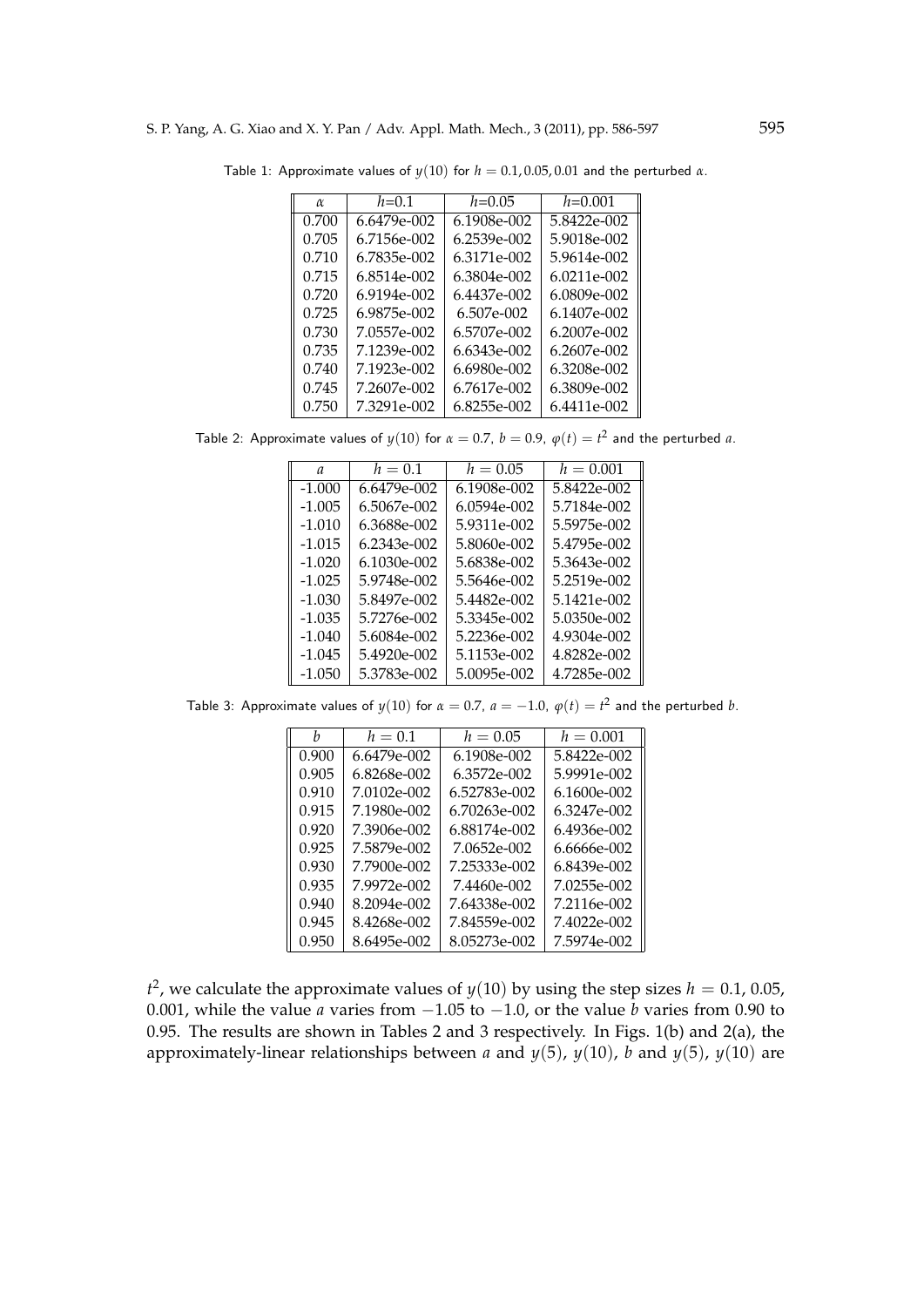| δ     | $h=0.1$       | $h = 0.05$  | $h = 0.001$ |
|-------|---------------|-------------|-------------|
| 0.000 | $6.6479e-002$ | 6.1908e-002 | 5.8422e-002 |
| 0.005 | 7.0022e-002   | 6.5422e-002 | 6.1914e-002 |
| 0.010 | 7.3565e-002   | 6.8936e-002 | 6.5405e-002 |
| 0.015 | 7.7108e-002   | 7.2451e-002 | 6.8897e-002 |
| 0.020 | 8.0650e-002   | 7.5965e-002 | 7.2388e-002 |
| 0.025 | 8.4193e-002   | 7.9479e-002 | 7.5880e-002 |
| 0.030 | 8.7736e-002   | 8.2993e-002 | 7.9371e-002 |
| 0.035 | 9.1278e-002   | 8.6507e-002 | 8.2862e-002 |
| 0.040 | 9.4821e-002   | 9.0021e-002 | 8.6354e-002 |
| 0.045 | 9.8364e-002   | 9.3536e-002 | 8.9845e-002 |
| 0.050 | 1.0190e-001   | 9.7050e-002 | 9.3337e-002 |

Table 4: Approximate values of  $y(10)$  for  $\alpha = 0.7$ ,  $a = -1$ ,  $b = 0.9$  and the perturbed  $\varphi(t)$ .

given respectively with the fixed the step size  $h = 0.05$ .

Finally, we suppose

$$
y(t) = \varphi(t) + \delta, \quad \forall t \in [-\tau, 0],
$$

and investigate the dependence of the solution on the parameter  $\delta$ , i.e., on the perturbed initial function  $\varphi(t)$  of the Problem (3.1). In Table 4, we present the values of *y*(10), based on the fixed values  $a = -1.0$ ,  $b = 0.9$ ,  $\alpha = 0.7$ , while the value of  $\delta$  varies from 0 to 0.05. The approximately-linear relationships between  $\delta$  and  $y(5)$ ,  $y(10)$  are shown in Fig. 2(b).

# **Acknowledgements**

This work is supported by the NSF of China projects (No. 10971175, 10871207), Specialized Research Fund for the Doctoral Program of Higher Education of China (No. 20094301110001), NSF of Hunan Province (No. 09JJ3002, 10JJ7001), the Aid program for Science and Technology Innovative Research Team in Higher Educational Institutions of Hunan Province of China, and NSF of Guangdong Province (No. 101516015010 00003).

### **References**

- [1] D. DELBOSCO AND L. RODINO, *Existence and uniqueness for a nonlinear fractional differential equation*, J. Math. Anal. Appl., 204 (1996), pp. 609–625.
- [2] J. H. HE, *Some applications of nonlinear fractional differential equations and their approximations*, Bull. Sci. Tech., 15(2) (1999), pp. 86–90.
- [3] V. V. UCHAIKIN AND R. T. SIBATOV, *Fractional theory for transport in disordered semiconductors*, Commun. Nonlinear. Sci. Numer. Simul., 13(4) (2008), pp. 715–727.
- [4] V. E. TARASOV AND G. M. ZASLAVSKY, *Fractional dynamics of systems with long-range interaction*, Commun. Nonlinear. Sci. Numer. Simul., 11(8) (2006), pp. 885–898.